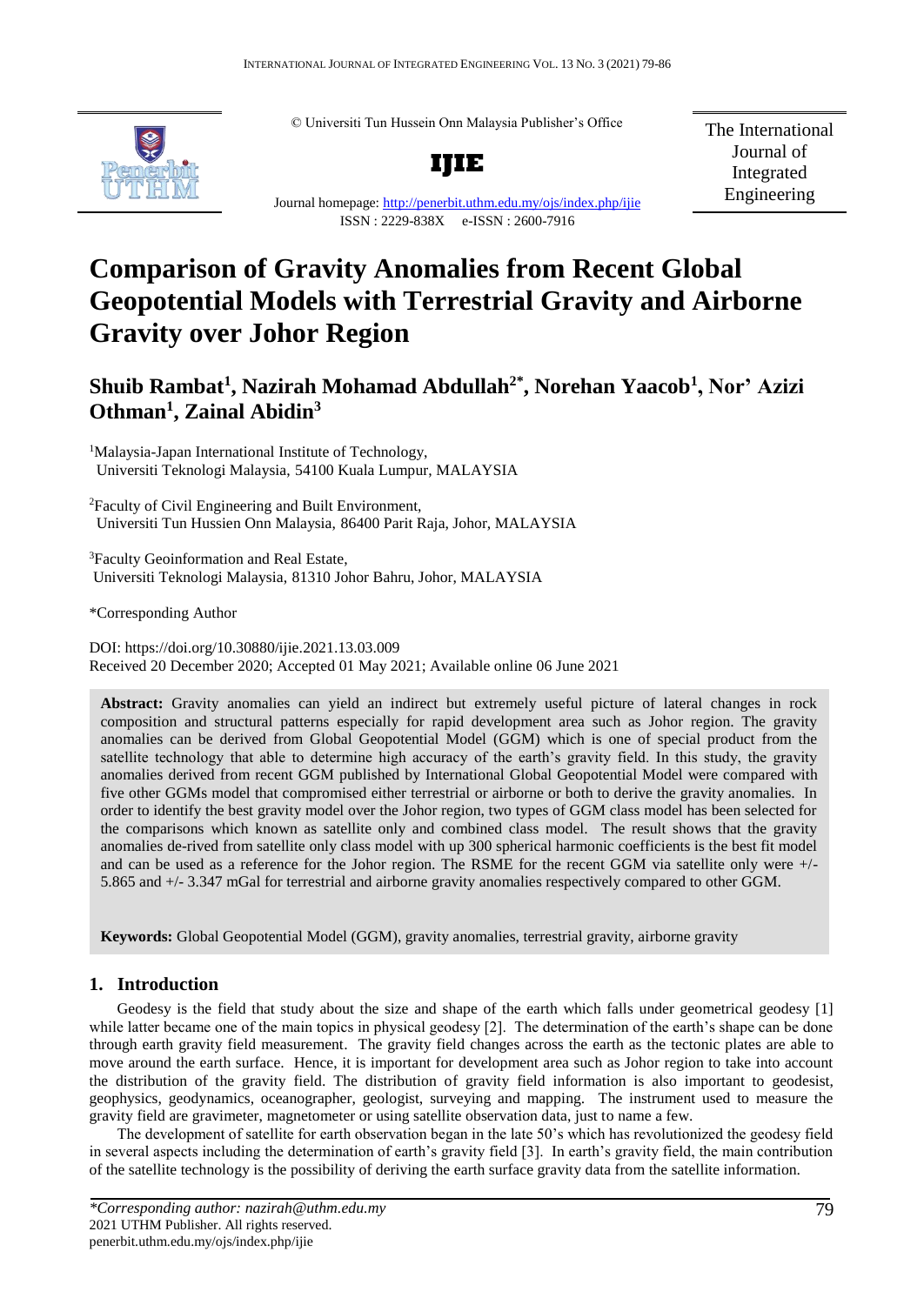The satellite information is used to derive the Global Geopotential Model (GGM). The GGM compute the spherical harmonic solutions of the earth's gravity field. During the 1960s and 1970s, GGM represent the long and medium wavelength components of the earth's gravity field [4].

However, the development of new generation satellite which has been launched specifically for gravity field determination has made the derivation more detail and accurate. Some of the satellites that were launched on the purpose of gravity field determination are Challenging Minisatellite Payload (CHAMP), Gravity Recovery and Climate Experiment (GRACE) and Gravity Field and Steady State Ocean Circulation Explorer (GOCE) [2].

CHAMP was launched in 2002 and it used satellite-to-satellite tracking (SST) in high-low mode as a measurement concept. Follow by GRACE in 2004 which used SST in low-low mode and the latest satellite is GOCE which was launched in 2009.

In this paper, six GGMs derived from GOCE, GRACE, Gravity Data and Altimetry data with different maximum degree and order had been compared in order to identify a precise and best fit ggm which been used later as a reference for determining the geoid model [5] and finally produce the gravity anomalies for the Johor region area. In addition, the GGMs also might produces geoid height or height anomaly, gravimetric geoid, deflection of the vertical gravity disturbance and gravity gradients components.

#### **2. Gravity Anomaly Calculation**

Gravity anomaly is the quantity left over after the effects of latitude and elevation have been removed. In geophysics, gravity anomaly can be defined as the difference between observed gravity and the field of reference model [7] while in geodetic, the gravity anomaly can be defined as difference between gravity on the geoid and normal gravity on the reference ellipsoidal [8]. In this paper, the second definition will be more appropriate.

In terms of the above definition, the gravity anomaly can be computed using Eq. (1) [8]. This equation calculates the free air anomaly or known as Faye Anomaly. The Faye anomaly is a difference between observed gravity with the reference gravity with the corrected elevation. The calculation can be done using a spread sheet such as Microsoft Office Excel.

$$
\Delta g_F = g_{obs} + \partial g_{FA} - \gamma_{\phi} \tag{1}
$$

where  $\Delta g_F$  is free air anomaly,  $g_{obs}$  is observed gravity (in mGal),  $\gamma_\theta$  is the normal gravity, and  $\partial g_{FA}$  is the free air reduction.

 $\gamma_{\emptyset}$  is a prior parameter that need to be calculated before we can actually calculate the free air anomaly and the values of  $\gamma_{\emptyset}$  were calculated at each station of the latitude ( $\varnothing$ ) using Eq. (2) [7].

$$
\gamma_{\phi} = \gamma_e \frac{1 + k \sin^2 \varphi}{\sqrt{1 + e^2 \sin^2 \varphi}}
$$
\n(2)

where *k* is normal gravity constant,  $e^2$  is the square of the first eccentricity of the ellipsoid constant,  $\gamma_e$  is normal gravity on equator, and  $\varphi$  is the latitude.

However, Eq. (1) and Eq. (2) is not considering the spherical Earth approximation which is considered adequate in physical geodesy. Thus, to present the earth more accurately, the use of an oblate ellipsoid is more preferable. Therefore, the second order of the Taylor expansion series for free-air gravity reduction were used to obtain an accurate free air anomaly. The second order of the Taylor expansion series has been derived by [9] as shown in Eq. (3).

$$
\partial g_{FA} = \frac{\partial \gamma}{\partial h} = \frac{2\gamma_e}{a} (1 + f + m - 2f \sin^2 \varphi) H - \frac{3\gamma_e}{a^2} H^2
$$
 (3)

where  $\partial g_{FA}$  is free-air reduction,  $\gamma_e$  is the normal gravity at the equator, *a* is the semi major axis of the reference ellipsoidal, *f* is the geometrical flattening of the reference ellipsoidal, *m* is ratio of the gravitational and centrifugal force at the equator,  $\varphi$  is the geocentric latitude of the point, and *H* is the height of the point above mean sea level (geoid) [10].

Later, the gravity anomaly calculated from Eq. (3) were compared with the derived gravity anomaly from the GGM. The difference between the gravity anomaly and derive gravity anomaly were calculated using Eq. (4) [11] which known as residual. From the residual, the standard deviation and root-mean-square errors (RMSE) were obtained using statical analysis method. The decision of choosing the best fit GGM model for gravity anomaly derivation were based from the smallest standard deviation and the smallest RMSE.

$$
\Delta g_{grav(ggm)} = \Delta g_{grav} - \Delta g_{ggm} \tag{4}
$$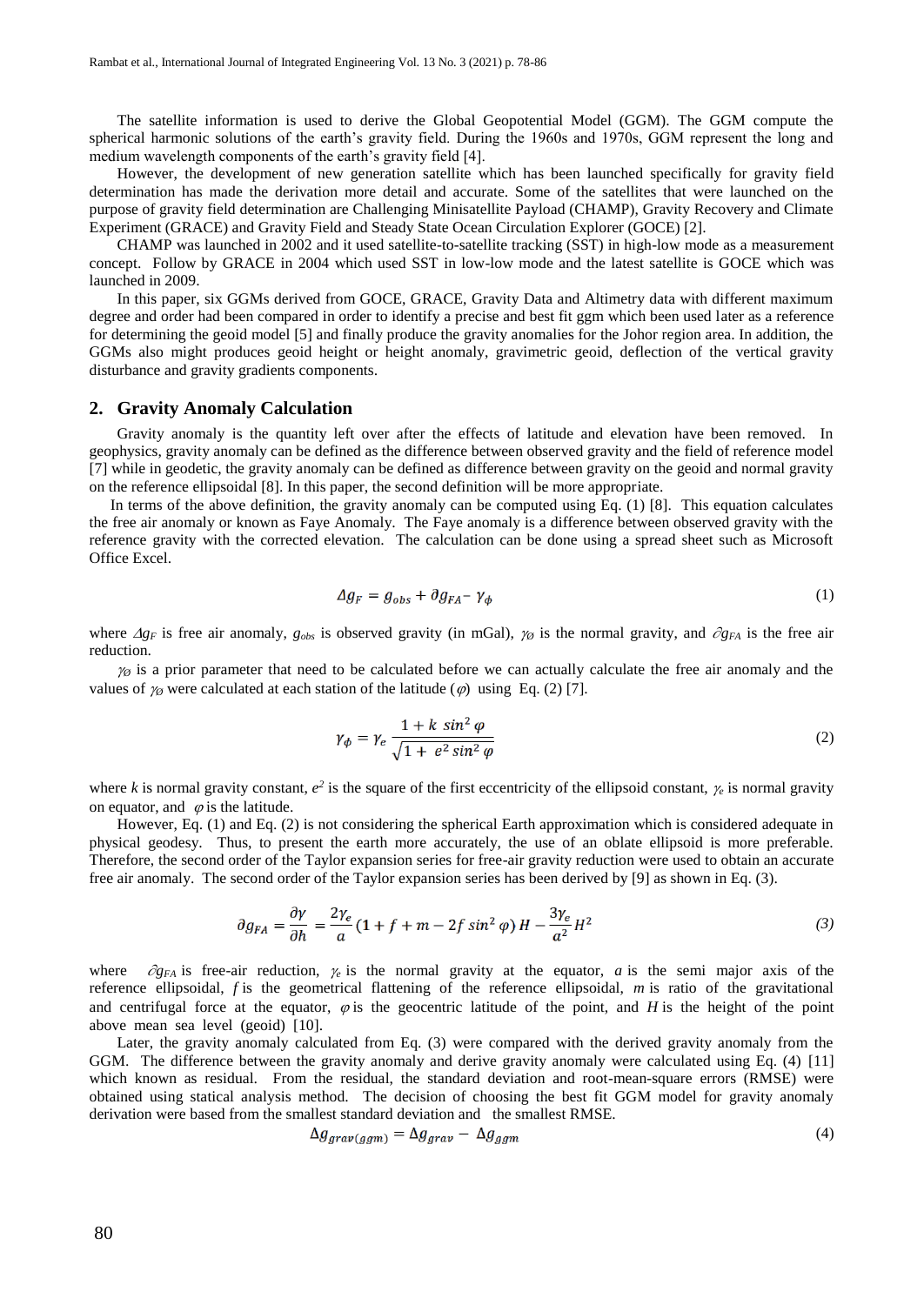where  $Ag_{grav(ggm)}$  is residual gravity anomaly,  $Ag_{grav}$  is free air gravity anomaly obtained from existing terrestrial observation data and *gggm* is gravity anomaly derived from GGM by using EGMLab software. The EGMLab software is a scientific software for determining the gravity and gradient components from the global geopotential as the model has been represented by the spherical harmonic coefficient that defines the potential of gravitational in the spectral domain [12]. The specific gravity-related information such as gravity anomaly  $(\Delta g)$  can be computed using spherical harmonic coefficients as follows [4];

$$
\Delta_g(r,\varphi,\lambda) = \frac{GM}{a} \sum_{n=2}^{N_{max}} \sum_{m=0}^{n} \left(\frac{a}{r}\right)^{n+1} \left(\frac{n-1}{r}\right) \left(\bar{C}_{nm} \cos m\lambda + \bar{S}_{nm} \sin m\lambda\right) \bar{P}_{nm}(\sin \varphi)
$$
(5)

where  $\varphi$  is the latitude,  $\lambda$  is the longitude, r is the geocentric distance, G is the gravitational constant, M is the Earth's mass, *a* is the semi major axis of reference ellipsoid, *n* and *m* are the degree and order, *Nmax* is the maximum degree,  $\bar{c}_{nm}$  and  $\bar{S}_{nm}$  are the normalized geopotential coefficients,  $\bar{P}_{nm}$  is the normalized associated Legendre function and  $\gamma$  is the normal gravity at certain latitude obtained by Somigliana's formula.

#### **3. Data Description**

This study focussed on the area of Johor region, a state at southern Peninsular Malaysia and bordered by Malacca, Negeri Sembilan and Pahang. Johor region is the third largest state in Peninsular Malaysia after Pahang and Perak. The target area is bounded by geographical boundaries from 1.0° to 3.0° Northern latitudes (1.0°  $\leq \varphi \leq 3.0$ °) and from 101.0° to 105.0° Eastern longitudes (101.0°  $\le \lambda \le 105.0$ °). The study intrigued in determining the best GGM for the Johor region.

#### **3.1 Terrestrial Gravity Data**

At Johor region, 234 co location land gravity data have been collected by Department of Survey and Mapping Malaysia (DSMM). Wherein, the 234 co location points obtain from First Order Gravity Network and Second Order Gravity Network. The First Order Gravity Network data are measured using high precision relative gravimeter along with the precise levelling route at intervals of 40-50 km for the area. However, Second Order Gravity Network data measured using high precision relative gravimeter along the precise levelling route at intervals of 1-5 km and referred to First Class Order Gravity Network [13].



**Fig. 1 - 234 co-locations of terrestrial gravity data**

#### **3.2 Airborne Gravity Data**

The Malaysia airborne gravity survey was done on a 5 km resolution covering peninsular Malaysia, Sabah and Sarawak. The Malaysia airborne gravity survey was detecting a 3918 co location point cover Johor region. The airborne data system used was based on the Danish National Space Center, which is based on differential Global Positioning System (GPS) for positioning, velocity and vertical accelerations, with gravity sensed by a modified marine [4].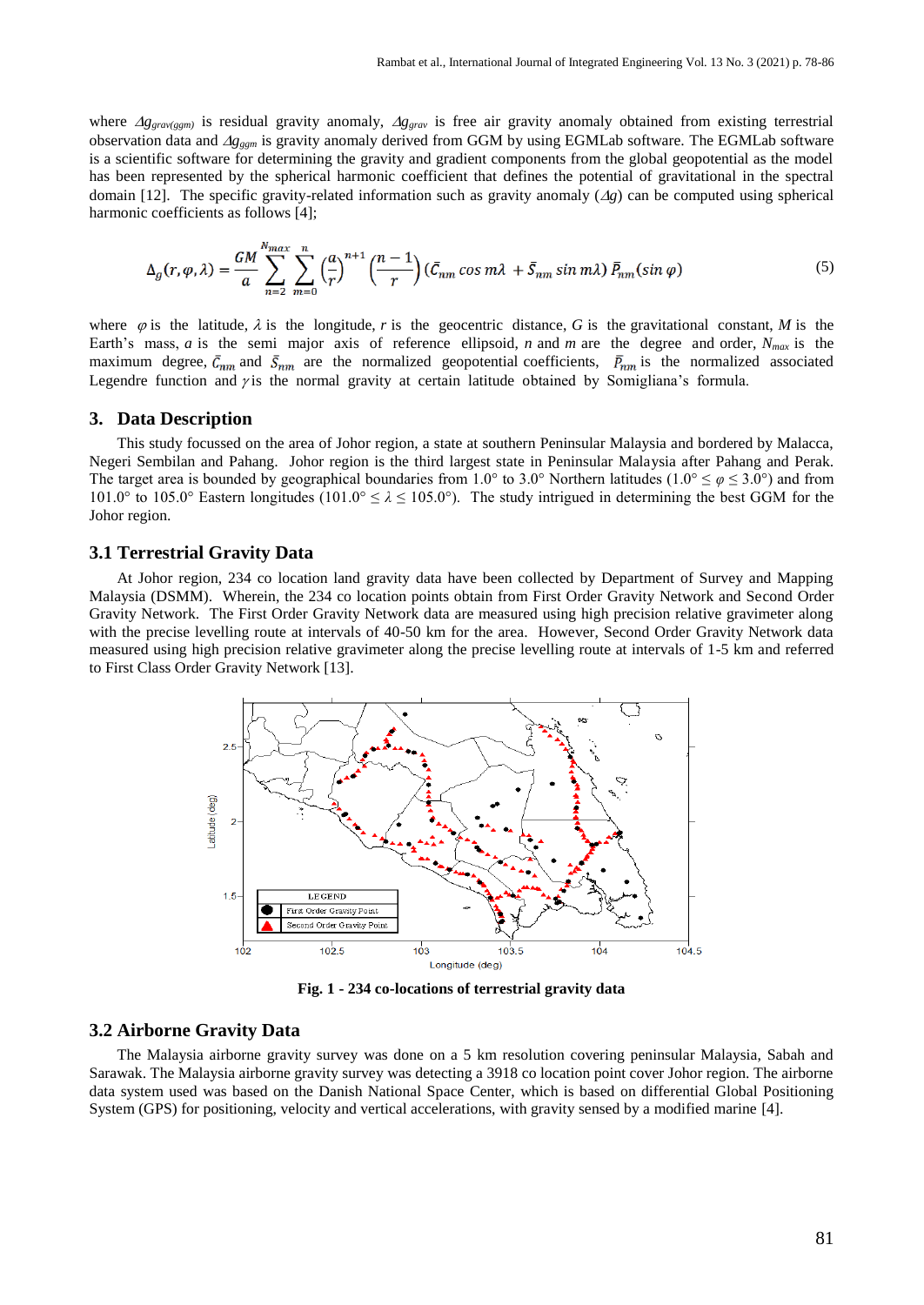

**Fig. 2 - Airborne Gravity Data**

### **3.3 Global Geopotential Model (GGM)**

The gravity anomalies of six model of GGM were analysed and compared to determine the best fit of GGM within the Johor region. The satellite-only and combined gravity models are used in this paper. The satellite-only are derived from the analysis of the orbits of artificial Earth satellites and the combined gravity models are derived from the combination of satellite data, land, and ship-track gravity observations and marine gravity anomalies derived from satellite radar altimetry and more recently airborne gravity data [14].

The ITG\_GOCE02 gravity field model was computed from 1st November 2009 until 30th Jun 2011 (7.5 months) of GOCE gradiometer and orbit data [15]. The JYY\_GOCE04S model was determine from GOCE data released from 1st November 2009 until 19th October 2013. The GOGRA04S model was computed by using GOCE data released from 1st November 2009 until 19th October 2013, and GRACE data released from August 2002 until August 2009. The GO\_CONS\_GCF\_2\_DIR\_R5 model was computed by using direct approach (DIR) of combination OF GOCE, GRACE, and LAGEOS orbit analysis and gradiometry [16].

The EIGEN-51C model is based on GRACE, CHAMP, terrestrial gravity and satellite altimetry information. The GIF48 model is a combination of GRACE and terrestrial gravity information, complete to degree and order 360. GIF48 was determined from a selection of 66 months spanning 2003 through 2010. The EGM2008 model is based on GRACE mission, terrestrial gravity and satellite altimetry information. This model is complete with degree and order 2159 and contained an additional spherical harmonic coefficient extending to degree 2190 [5].

| No. | <b>Model</b>         | Max.<br><b>Degree</b> | <b>Earth Gravity</b><br><b>Constant</b> | <b>Radius</b>   | <b>Years</b> | Data Source                |  |
|-----|----------------------|-----------------------|-----------------------------------------|-----------------|--------------|----------------------------|--|
|     | Satellite-Only GGM   |                       |                                         |                 |              |                            |  |
|     | ITG_GOCE02           | 240                   | 3.9860044150E+14                        | 6.37813630E+06  | 2013         | <b>GOCE</b>                |  |
| 2   | JYY GOCE04S          | 230                   | 3.9860044150E+14                        | 6.378136460E+06 | 2014         | <b>GOCE</b>                |  |
| 3   | GOGRA04S             | 230                   | 3.9860044150E+14                        | 6.378136460E+06 | 2014         | GOCE,<br>GRACE.            |  |
| 4   | GO_CONS_GCF_2_DIR_R5 | 300                   | 3.9860044150E+14                        | 6.378136460E+06 | 2014         | GOCE,<br>GRACE.<br>LAGEOS. |  |
|     | Combined GGM         |                       |                                         |                 |              |                            |  |
| 5   | EIGEN-51C            | 359                   | 3.9860044150E+14                        | 6.378136460E+06 | 2010         | GRACE,<br>CHAMP,<br>G, A.  |  |
| 6   | GIF48                | 360                   | 3.9860044150E+14                        | 6.37813630E+06  | 2011         | GRACE, G. A.               |  |
| 7   | <b>EGM2008</b>       | 2190                  | 3.9860044150E+14                        | 6.37813630E+06  | 2008         | GRACE, G, A.               |  |

**Table 1 - The Six of GGM used to derive Gravity Anomalies [6]**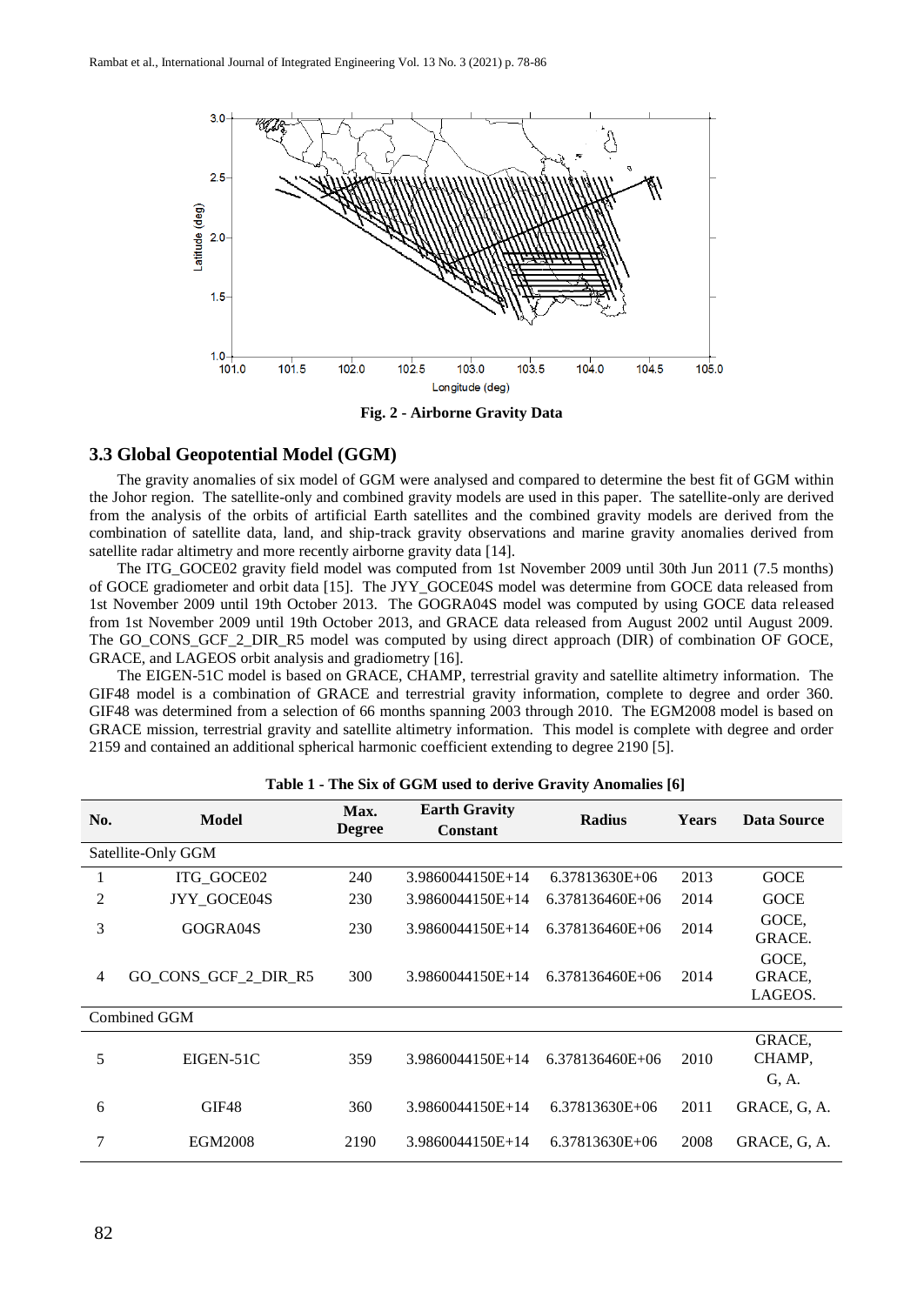#### **4. Result and Analysis**

The analysis was based on standard deviation and Root Mean Square Error (RMSE). The standard deviation represents a precision of the observation while the RSME was refer as accuracy of observation [17]. The accuracy can be defined as the closeness of agreement between a test result and the accepted reference value. The precision is the closeness of agreement between independent test results obtained under stipulated conditions [18]. The smallest standard deviation and RMSE will representing a higher accuracy and precision of the GGM.

The statistical information for the difference of gravity anomalies observed from terrestrial gravity data and gravity anomalies computed from GGM models as shown at Table 2. The smallest standard deviation and RMSE of the residual gravity anomalies for terrestrial gravity data is 5.673 mGal and 5.865 mGal, respectively. The GO CONS GCF 2 DIR R5 is the lower standard deviation and RMSE compare to ITG-Goce02, [JYY\\_GOCE04S,](http://www.iapg.bgu.tum.de/Mitarbeiter/Weiyong_Yi/) [GOGRA04S,](http://www.iapg.bgu.tum.de/Mitarbeiter/Weiyong_Yi/) EIGEN-51C, [GIF48,](ftp://ftp.csr.utexas.edu/pub/grace/GIF48/GSTM2011_Ries_etal.pdf) and [EGM2008.](http://earth.esa.int/GOCE/)

| No.            | Model                | <b>Minimum</b> | <b>Maximum</b> | Mean     | <b>Standard Deviation</b> | <b>RMSE</b> |
|----------------|----------------------|----------------|----------------|----------|---------------------------|-------------|
|                | Satellite-Only GGM   |                |                |          |                           |             |
|                | $ITG-Goce02$         | $-25.120$      | 24.091         | 1.545    | 7.645                     | 7.780       |
| 2              | JYY GOCE04S          | $-25.119$      | 15.614         | $-1.767$ | 7.217                     | 7.415       |
| 3              | GOGRA04S             | $-25.163$      | 15.475         | $-1.823$ | 7.212                     | 7.424       |
| $\overline{4}$ | GO_CONS_GCF_2_DIR_R5 | $-25.986$      | 15.642         | $-1.533$ | 5.673                     | 5.865       |
|                | Combined GGM         |                |                |          |                           |             |
| 5              | EIGEN-51C            | $-33.498$      | 14.492         | $-3.705$ | 7.250                     | 8.128       |
| 6              | GIF48                | $-34.638$      | 12.795         | $-4.454$ | 7.036                     | 8.314       |
| 7              | EGM2008              | $-32.697$      | 13.454         | $-3.527$ | 6.774                     | 7.624       |

**Table 2 - The statistical information of the residual gravity anomalies for terrestrial gravity data (unit: mGal)**

The Table 3 shows the statistical information of the difference of gravity anomalies observed from airborne gravity data and gravity anomalies computed from GGM models. Based on standard deviation and RMSE of the residual gravity anomalies for airborne gravity data, The [GO\\_CONS\\_GCF\\_2\\_DIR\\_R5](http://earth.esa.int/GOCE/) had smallest standard deviation and RMSE value with 5.672 mGal and 3.347 mGal respectively.

| No. | Model                | <b>Minimum</b> | <b>Maximum</b> | Mean     | <b>Standard Deviation</b> | <b>RMSE</b> |
|-----|----------------------|----------------|----------------|----------|---------------------------|-------------|
|     | Satellite-Only GGM   |                |                |          |                           |             |
|     | $ITG-Goce02$         | $-23.352$      | 26.613         | 1.304    | 7.307                     | 5.891       |
| 2   | JYY GOCE04S          | $-23.089$      | 26.240         | 0.163    | 6.873                     | 4.015       |
| 3   | GOGRA04S             | $-23.105$      | 26.302         | 0.128    | 6.869                     | 4.050       |
| 4   | GO CONS GCF 2 DIR R5 | $-20.552$      | 32.041         | 0.044    | 5.672                     | 3.347       |
|     | Combined GGM         |                |                |          |                           |             |
| 5   | EIGEN-51C            | $-25.159$      | 29.774         | 0.216    | 7.016                     | 7.099       |
| 6   | GIF48                | $-26.441$      | 30.111         | $-0.458$ | 6.757                     | 5.926       |
|     | EGM2008              | $-25.463$      | 30.143         | $-0.219$ | 6.271                     | 4.865       |

**Table 3 - The statistical information of the residual gravity anomalies for airborne gravity data (unit: mGal)**

The [GO\\_CONS\\_GCF\\_2\\_DIR\\_R5](http://earth.esa.int/GOCE/) model shows as higher accuracy and precision model to be use in Johor region. The [GO\\_CONS\\_GCF\\_2\\_DIR\\_R5](http://earth.esa.int/GOCE/) model was computed by using direct approach (DIR) of combination of GOCE, GRACE, and LAGEOS orbit analysis and gradiometry [16]. The model used data from 1<sup>st</sup> November 2009 until 20<sup>th</sup> October 2013.

Table 4 represents all the residual gravity anomalies for terrestrial gravity data and airborne gravity data. The residual gravity anomalies for terrestrial gravity data is around 25.000 mGal until -35.000 mGal. While, the residual gravity anomalies for airborne gravity data is around 30.000 mGal until -25.000 mGal.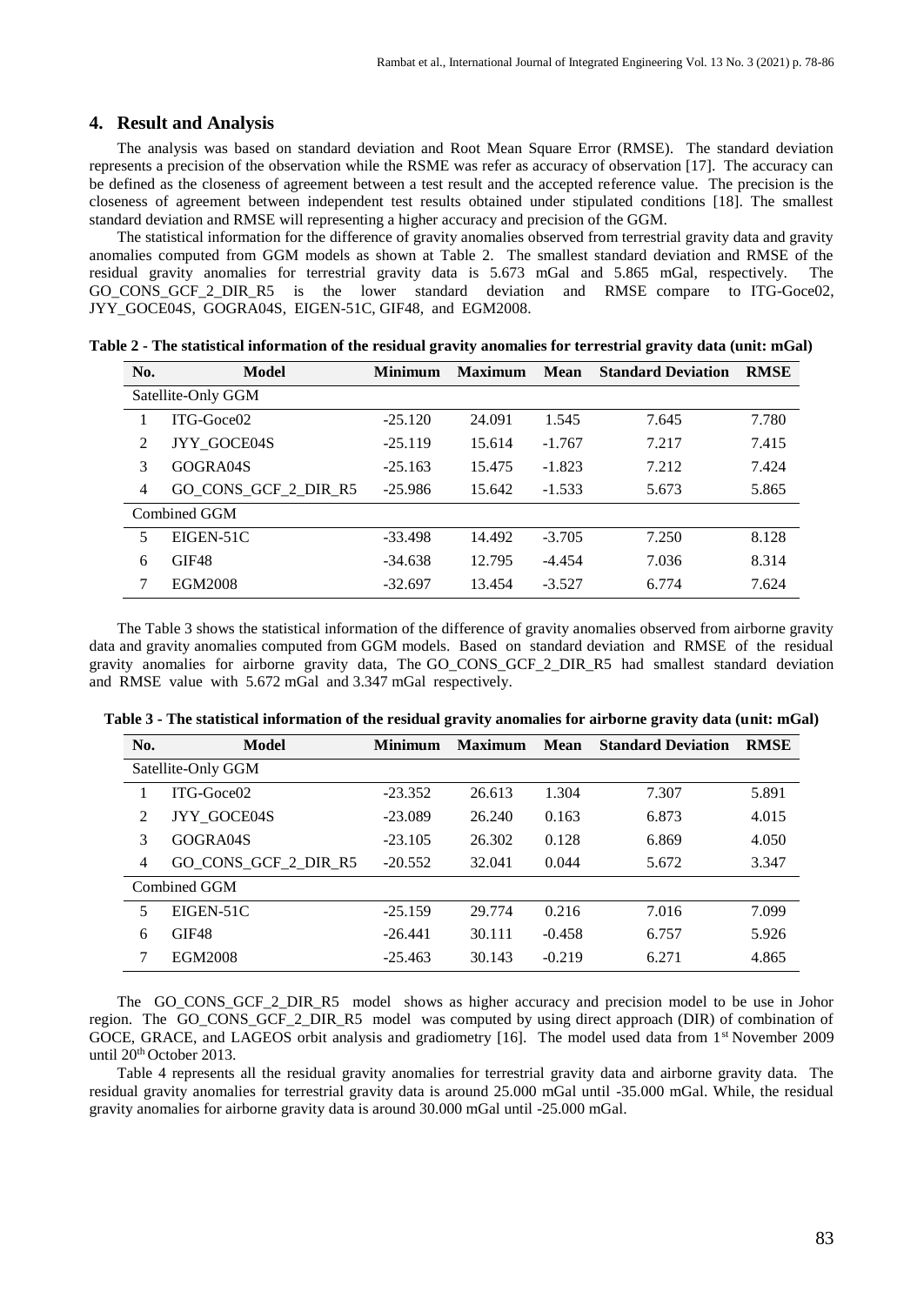| No.            | <b>Model</b>               | <b>Terrestrial Gravity Data</b>                                                                                                                             | <b>Airborne Gravity Data</b>                                                                                                                                                                                                                       |  |  |
|----------------|----------------------------|-------------------------------------------------------------------------------------------------------------------------------------------------------------|----------------------------------------------------------------------------------------------------------------------------------------------------------------------------------------------------------------------------------------------------|--|--|
|                | Satellite-Only GGM         |                                                                                                                                                             |                                                                                                                                                                                                                                                    |  |  |
| $\mathbf{1}$   | ITG_GOCE02                 | $\overline{2}$<br>8 20<br>102.0<br>102.5<br>1030<br>103.5<br>104.0<br>1045<br>Longtude (deg)                                                                | 20<br>25<br>3eg)<br>$\frac{6}{3}$ 20-<br>$10 + 10 + 10$<br>104.5<br>101.5<br>1020<br>103.0<br>102.5<br>103.5<br>105.0<br>$-20$<br>104.0<br>Longitude (deg)                                                                                         |  |  |
| $\overline{2}$ | JYY_GOCE04S                | $\frac{1}{2}$<br>춱<br>10.<br>$-15$<br>1.5<br>$-20$<br>102.5<br>104.0<br>102.0<br>103.0<br>103.5<br>.104.5<br>Longitude (deg)                                | 25<br>$\overline{20}$<br>2.1<br>음 2.1<br>$-15$<br>$1.0 - 101.0$<br>101.5<br>102.0<br>103.0<br>103.5<br>104.5<br>102.5<br>104.0<br>105.0<br>$\overline{20}$<br>Longitude (deg)                                                                      |  |  |
| $\overline{3}$ | GOGRA04S                   | $\frac{1}{8}$<br>$4884$<br>104.0<br>103.0<br>102.0<br>102.5<br>103.5<br>104.5<br>Longitude (deg)                                                            | 25<br>2.5<br>820<br>13<br>.15<br>101.5<br>103.0<br>103.5<br>102.0<br>102.5<br>104.5<br>104.0<br>105.0<br>$-20$<br>Longitude (deg)                                                                                                                  |  |  |
| $\overline{4}$ | GO_CONS_GCF_2_D<br>$IR_R5$ | ute(deg)<br>1.5<br>36<br>103.5<br>104.0<br>103.0<br>102.0<br>102.5<br>104.5<br>Longitude (deg)                                                              | 3.0<br>25<br>hude (deg)<br>ş<br>$10 - 10$<br>$-15$<br>101.5<br>102.0<br>102.5<br>103.0<br>103.5<br>104.0<br>104.5<br>105.0<br>Longitude (deg)                                                                                                      |  |  |
|                | Combined GGM               |                                                                                                                                                             |                                                                                                                                                                                                                                                    |  |  |
| $\overline{5}$ | EIGEN-51C                  | 2.5<br>$-8$<br>g<br>$-10$<br>喜 2.0<br>$-16$<br>$-20$<br>1.5<br>$\cdot 26$<br>$-30$<br>102.0<br>102.6<br>103.0<br>103.5<br>104.6<br>104.0<br>Longitude (deg) | $-25$<br>$\overline{30}$<br>$15 -$<br>$25 -$<br>$-10$<br>$\frac{1}{8}$<br>Latbot<br>$\overline{5}$<br>$-10$<br>$-15$<br>$10 - 101.0$<br>$-20$<br>101.5<br>102.0<br>102.5<br>103.0<br>103.5<br>104.0<br>104.5<br>105.0<br>Longitude (deg)<br>$-.25$ |  |  |
| 6              | GIF48                      | $^{2}$<br>$10^{10}$<br>$\frac{1}{6}$ 2.0<br>16<br>1.5<br>102.0<br>102.5<br>100.0<br>103.5<br>1040<br>104.5<br>Longitude (deg)                               | $-25$<br>3.0<br>$-20$<br>$-15$<br>2.5<br>$\overline{g}$<br>8 2.0<br>1.5<br>$-15$<br>$1.0 - 101.0$<br>$-20$<br>101.5<br>102.0<br>102.5<br>103.0<br>103.5<br>104.0<br>104.5<br>105.0<br>Longitude (deg)<br>$-25$                                     |  |  |

# **Table 4 - The geographical distribution of the residual gravity anomalies for terrestrial and airborne gravity data**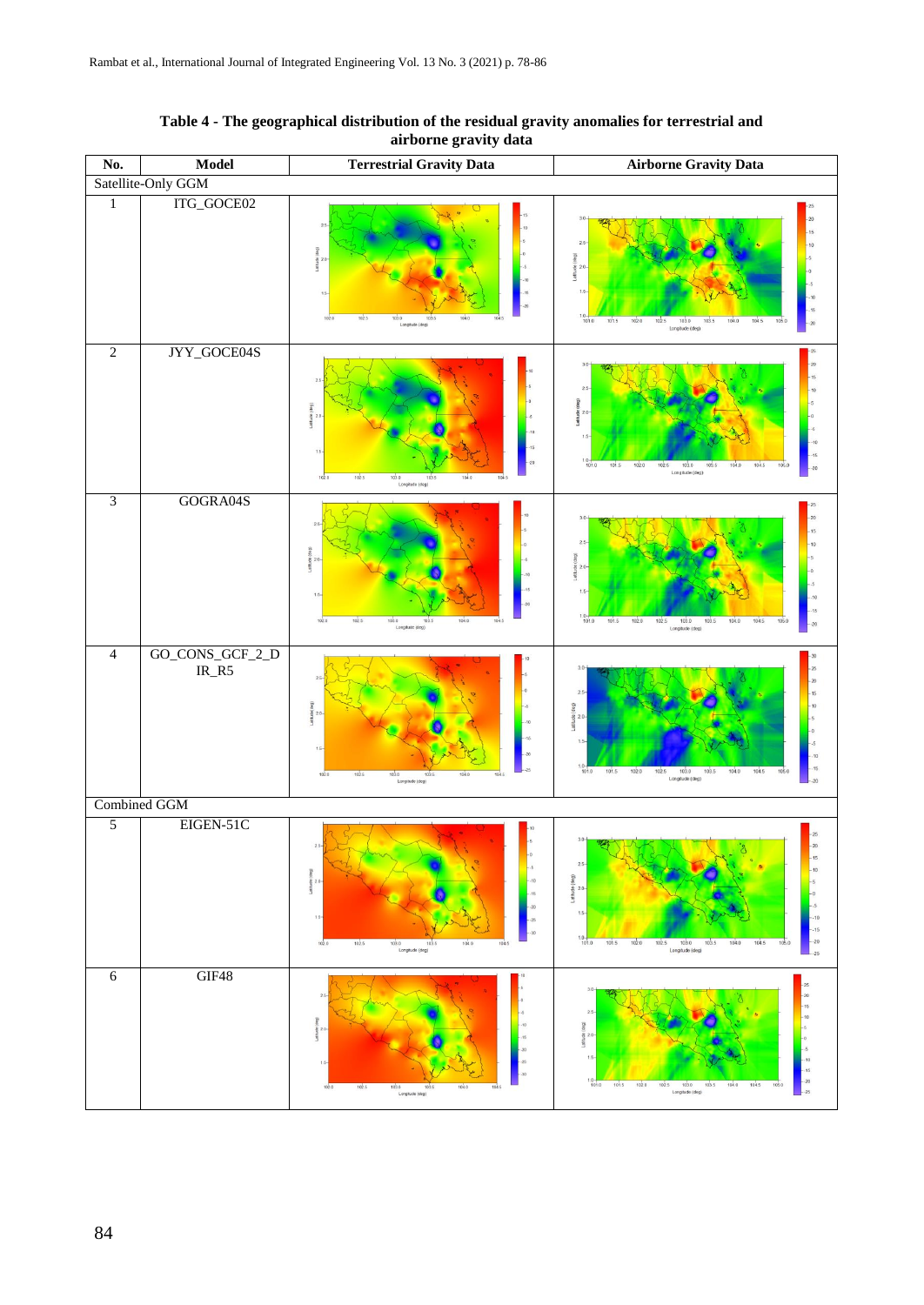| ┍ | <b>EGM2008</b> | $-10$<br>L.R<br>25<br>$\overline{\mathbf{a}}$<br>$+10$<br>s<br>\$20<br>$-.15$<br>$-20$<br>13<br>$-.25$<br>$-.30$<br>104.0<br>103.5<br>104.5<br>102.0<br>102.5<br>103.0<br>Longitude (deg) | $-25$<br>$2.5 -$<br>$\overline{r}$<br>$20 -$<br>$1.5 -$<br>$10 -$<br>16<br>$1.0 + 101.0$<br>$-20$<br>101.5<br>104.5<br>105.0<br>102.0<br>104.0<br>103.0<br>103.5<br>102.5<br>Longitude (deg)<br>$-25$ |
|---|----------------|-------------------------------------------------------------------------------------------------------------------------------------------------------------------------------------------|-------------------------------------------------------------------------------------------------------------------------------------------------------------------------------------------------------|
|---|----------------|-------------------------------------------------------------------------------------------------------------------------------------------------------------------------------------------|-------------------------------------------------------------------------------------------------------------------------------------------------------------------------------------------------------|

# **5. Conclusion**

The paper analysed and compared gravity anomalies of recent GGMs with gravity anomalies from terrestrial gravity and airborne gravity for Johor region. Six GGM model was tested such as ITG-Goce02, JYY\_GOCE04S, GOGRA04S, GO\_CONS\_GCF\_2\_DIR\_R5, EIGEN-51C, GIF48, and EGM2008. The GO\_CONS\_GCF\_2\_DIR\_R5 as shown in Table 4 represent as the best fit model over Johor region was processed up to 300 spherical harmonic coefficients. Gravity anomalies can yield an indirect but extremely useful picture of lateral changes in rock composition and structural patterns especially for rapid development area such as Johor region. The gravity anomalies can be derived from Global Geopotential Model (GGM) which is one of special product from the satellite technology that able to deter-mine high accuracy of the earth's gravity field. In this study, the gravity anomalies derived from recent GGM published by International Global Geopotential Model were compared with five other GGMs model that compromised either terrestrial or airborne or both to derive the gravity anomalies. In order to identify the best gravity model over the Johor region, two types of GGM class model has been selected for the comparisons which known as satellite only and combined class model. The result shows that the gravity anomalies de-rived from satellite only class model with up 300 spherical harmonic coefficients is the best fit model and can be used as a reference for the Johor region. The RSME for the recent GGM via satellite only were  $+/-$  5.865 and  $+/-$  3.347 mGal for terrestrial and airborne gravity anomalies respectively compared to other GGM.

#### **Acknowledgement**

The authors gratefully acknowledge the financial support provided by Universiti Teknologi Malaysia through Grant Tier 1 no. Q.K130000.2543.15H73. Also, would like to show our gratitude to the Center of Applied Geomatics and Disaster Prevention (CAGeD), and Faculty of Civil and Environmental Engineering, Universiti Tun Hussein Onn Malaysia for sharing their pearls of wisdom during the course of this research.

# **References**

- [1] Rapp R. (1991). Part 1. Lecture Notes, Department of Geodetic Science and Surveying. The Ohio State University.
- [2] Hofmann-Wellenhof B. & Moritz H. (2005). Physical Geodesy.Springer
- [3] Balmino G. (2011). Satellite Gravity Method. Encyclopedia of Solid Earth Geophysics. Springer Netherlands, pp. 504–512
- [4] Kiamehr R. & Eshagh M. (2008). EGMlab, a scientific software for determining the gravity and gradient components from global geopotential models. Earth Science Informatics, 1(2), 93–103
- [5] Sulaiman S. A., Talib K., Md Wazir M. A. & Mohd Yusof O. (2011). Comparison of gravity anomalies from terrestrial gravity and recent geopotential models over West-Malaysia. IEEE International Conference System Engineering Technology, pp. 183–187
- [6] Barthelmes F. & Köhler W. (2016). Global Gravity Field Models. International Centre for Global Earth Models (ICGEM).<http://icgem.gfz-potsdam.de/ICGEM/>
- [7] Mikhail K. K. (2011). Gravity Anomalies, Interpretation. Encyclopedia of Solid Earth Geophysics. Springer Netherlands, pp. 456–461
- [8] Heiskanen W. A. & Moritz H. (1967). Physical Geodesy. Freeman and Co
- [9] Featherstone W. & Dentith M. (1997). A geodetic approach to gravity data reduction for geophysics. Computers and Geosciences, 23(1), 1063–1070
- [10] Sulaiman S. A. (2016). Gravimetric Geoid Model Determination for Peninsular Malaysia Using Least Squares Modification of Stokes. Universiti Teknologi Mara
- [11] Omar K. M. & Nordin S. (2010). Geodetic Practices in Malaysia. Malaysia. Universiti Teknologi Malaysia
- [12] Tugi A., Din A. H. M., Omar K. M., Mardi A. S., Som Z. A. M., Omar A. H., Yahya N. A. Z. & Yazid N. (2016). Gravity anomaly assessment using GGMS and airborne gravity data towards bathmetry estimation. International Conference on Geomatic and Geospatial Technology, XLII–4/W1, 287–297
- [13] DSMM, JUPEM Geoportal (2015). Jabatan Ukur dan Pemetaan Malaysia. https://www.jupem.gov.my/